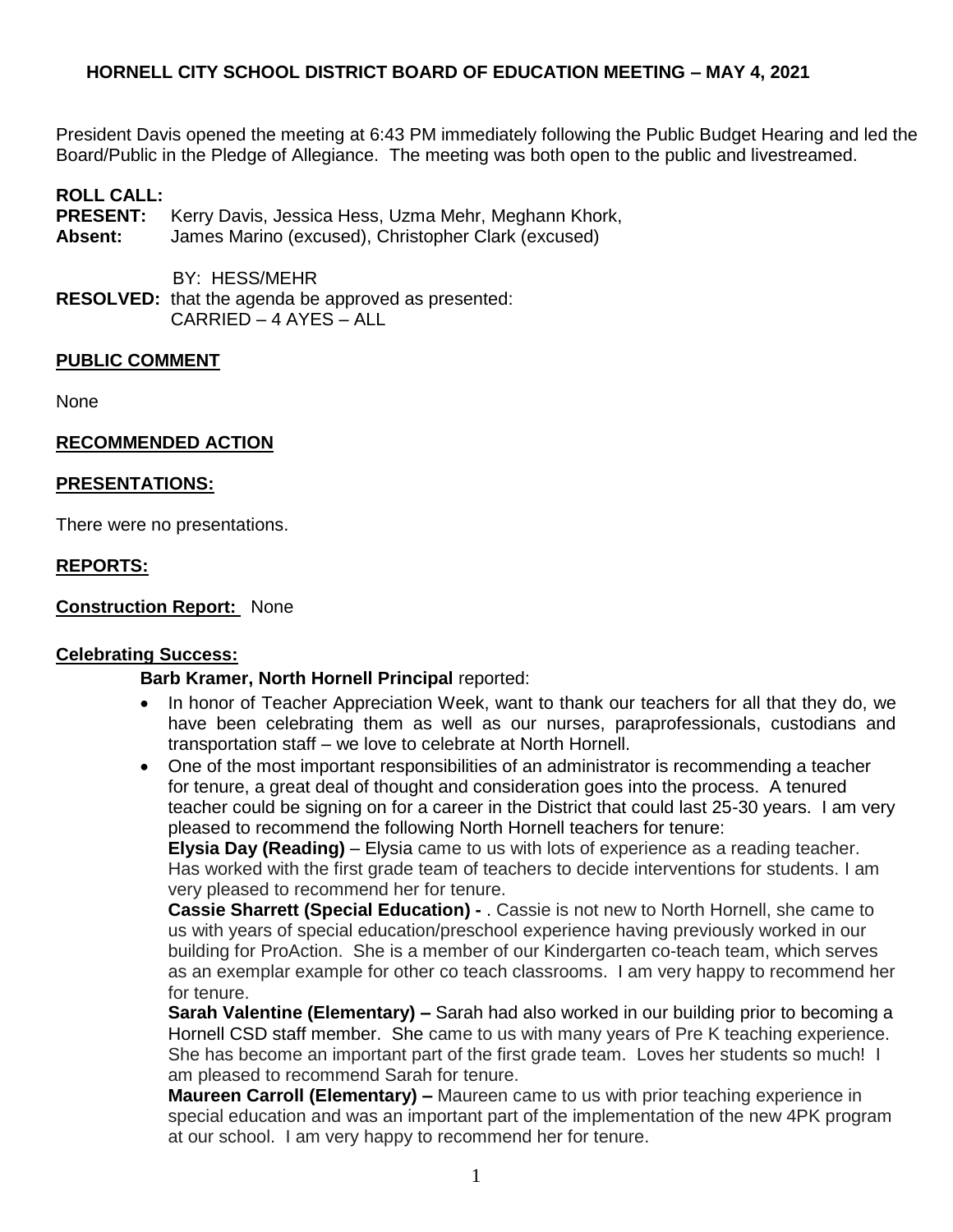# **Lisa Sanford, Bryant School Interim Principal** reported:

Pleased to recommend the following Bryant School teachers for tenure:

**Kate Wall (Special Education) –** is a 12:1:1 special education teacher at Bryant School. She is totally student centered in all aspects of student life; their learning, their socialemotional growth, life skills and their ability to self-advocate. She is highly creative in her lesson planning and delivery and the environment he makes for her students is calm, supportive and generative. Kate is a tremendous asset to her students and their families, and a valuable staff member I highly recommend her for tenure.

**Cassandra Tyler (School Counselor) –** Cassie is a caring and super enthusiastic counselor at Bryant School. She is totally student-centered and plays an integral role in the daily ability of each student to be successful at school. Cassie pushes in for weekly teaching segments with students, supports them in crisis and has built trusting relationships with students. She coaches them, cajoles, encourages, congratulates and always maintains a positive ca-do attitude. It is with pleasure that I recommend her for tenure.

**Mark Lombardo (French/ESOL) –** Mark will be recommended later by the High School, but we wish to thank him for all he does to help our ESOL students.

**Julie Smith, Intermediate School Assistant Principal** reported:

 On behalf of Principal Gaffney and herself, very pleased to recommend the following Intermediate School staff members for tenure:

**Aryn Bailey (School Counselor)** - has served as a school counselor at the Hornell Intermediate School for four years. Aryn is an advocate for students, both on the individual level and school community level. Her optimism, enthusiasm and ideas contribute to a more positive school climate. She has a passion and desire to organize and help with all schoolwide activities and events. as well as day-to-day routines. She is a leader within our schoolwide PBIS committee, provides weekly social-emotional learning lessons to our 3PK students, bi-weekly social-emotional learning lessons to grades five and six, and also serves a full caseload of students for counseling. She is always willing to help a student in need and strives to live up to the School Counselor expectations of NYS and the ASCA. It is without hesitation that Mr. Gaffney and I recommend Aryn Bailey for tenure with the Hornell City School District.

**Kate Herrera (Special Education) -** has worked with the Hornell City School District as both a special education teacher and as a 3PK teacher. Ms. Feeley could not be here tonight, but asked me to share that Kate has been a valuable resource in special education. **I** can speak to Kate's time in 3PK. Kate was the brave soul who helped implement the district's new 3PK program. She has been a terrific asset with our three year olds. Her work ethic is excellent. Her communication to parents is superb. Like all grade levels, and maybe even more so with 3PK, we've had some barriers and challenges related to COVID. She has met each challenge with exceptional optimism and problem-solving abilities. Kate is not a teacher to get stuck and give up. She keeps trying until she finds a way that works for students! This is the kind of people we want to keep in our district and that is why she is very highly recommended for tenure!

**Scott Carroll, High School Principal** reported:

- Welcomed that teachers that were in attendance, have been celebrating their hard work all week!
- Reiterated what Barb had said about recommending a teacher for tenure being a huge responsibility, hiring our teachers and granting them tenure weaves the fabric of our future educators. I am pleased to recommend the following High School staff for tenure: **Joshua Gostomski (Special Education) –** Mr. Gostomski instructs our 12:1:1 seventh and

eighth grade students. The students love Mr. G, his personality, and his love for the Bills.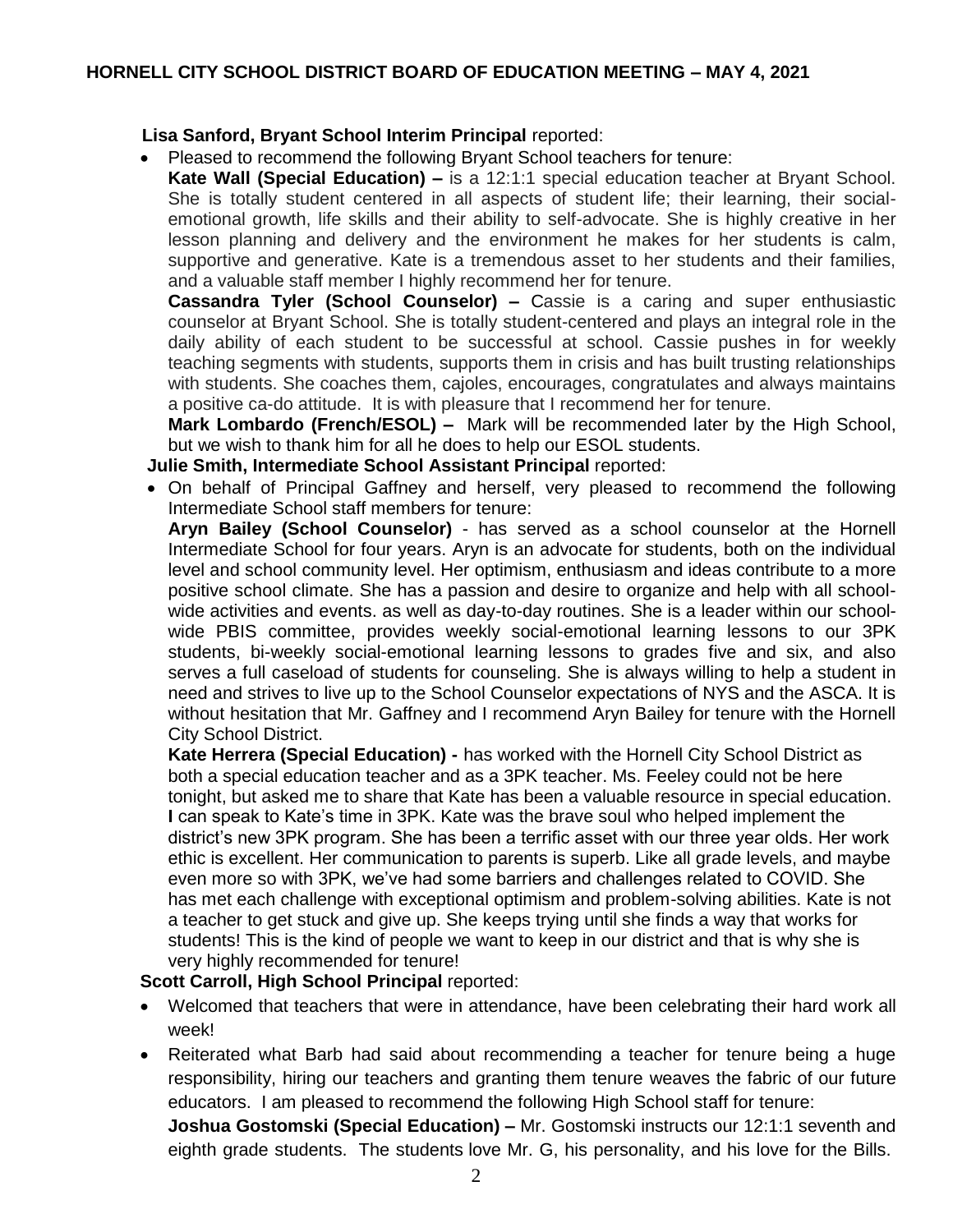He has tremendous rapport with his students. Behaviorally, his classroom is a well-oiled machine. While sometimes behaviors can be challenging, he manages all of them extremely well, with his cal, cool demeanor and voice. He is a dynamic teacher, colleague and role model. I highly recommend him for tenure.

**Andrew Newman (English) –** Mr. Newman wanted to be with us today, but he is out helping with our track and field competition as an Assistant coach. Mr. Newman teaches our 'readers and writer's workshop to all 7th grade students. He has worked tirelessly on building his curriculum and his relationships with students. Doing this has had him evolve into a dynamic teacher, college and role model. Andrew also reaches our students as an advisor, modified soccer coach, and helps lead as an advisor of our Adirondack club. I highly recommend him for tenure.

**Mark Lombardo (French/ESOL) –** Mr. Lombardo teaches all levels of French our department has to offer, helps with ENL (English as a New Language) and ELL (English Language Learners) and aids our students who qualify for these services by pushing into their English classrooms. He also coordinated a trip to hear the French language, taking a group of students and chaperones to Quebec last year. I highly recommend him for tenure. **Bryan Schram (History) –** Mr. Schram has taught just about every class our social studies department has to offer, including AP courses. Mr. Schram has built amazing rapport with his students, and has become a positive role model for many of our male students to

emulate. Bryan also is our SS club advisor-he too coordinated a trip, this one to Europe. Unfortunately, due to COVID restrictions, we had to cancel this trip twice. I highly recommend him for tenure.

**Tim Crowe (English) –** Mr. Crowe teaches our 'readers and writer's workshop to all students in 8th grade. I knew Tim when he was working on the after school grant. I know it was always a major dream of his to get back to his alma mater to pay it forward and teach. Well...he's home. He would be here tonight, however, he's out in our community teaching guitar lessons currently. Tim has really worked hard on his relationships and curriculum, and has evolved into a dynamic teacher and colleague. He can be seen at many home sporting events as either a chaperone, scoreboard operator or simply as a supporting fan. I highly recommend him for tenure.

# **Superintendent's Report**

### **Superintendent Palotti** reported**:**

- Thank you to all of the administrator for your recommendations, and welcome to the teachers in attendance.
- With Teacher Appreciation Week upon us, we would like to recognize these teachers present and all of our instructional staff, the end of last year and this year have been quite bizarre and challenging. Our staff has been amazing, their effort, strength and determination to achieve has been remarkable; words are not enough to express our appreciation, we are so thankful!
- We have been working on planning for a graduation ceremony that can be closer to normal for our seniors. We sent out a letter to parents and in true COVID fashion, things changed the very next day…but for the better. Originally, we planned for each senior to have four guests that would either have to have proof of vaccination or a negative test to be admitted,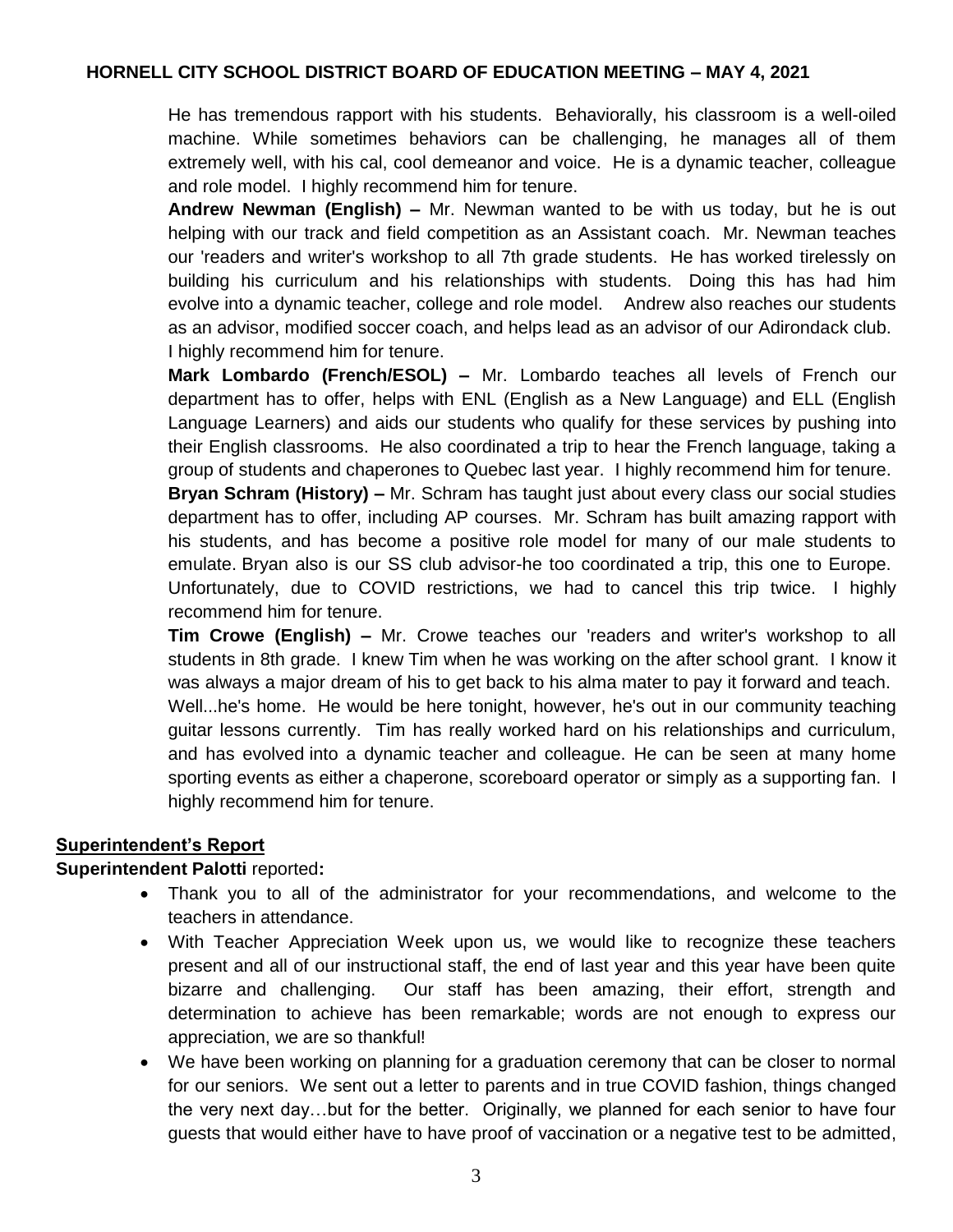today we learned that the testing requirement had been lifted for outside events, however, there will still be a limit of four guests to comply with the physical distancing requirements still in effect.

 Due to the current condition of our tennis courts, they are and will remain closed. The tennis team will be practicing and holding their home matches at an alternate location.

### **ROUTINE ITEMS**

BY: HESS/MEHR

**RESOLVED:** that, upon the recommendation of Superintendent Palotti to approves/accepts the following Consent Agenda items:

- Approves of the minutes for the meetings of April 14 and 21, 2021.
- Acceptance of the Treasurer's Report of March 31, 2021.
- Acceptance of the Student Activities Report of March 31, 2021.
- Acceptance of the GF Budget Transfer Reports of March 31, 2021.
- Acceptance of the Appropriations Report of March 31, 2021.
- Acceptance of the Revenue Report of March 31, 2021.
- The Board has no objections to the recommendations of the Committee on Special Education and approves the authorization of funds to implement the special education program s and services consistent with such recommendations for the meetings of April 14, 15, 16, 21, 22 and 30, 2021. The CPSE meetings of April 21 and 27, 2021 and the 504 meetings of April 14, 16, 28 and 30, 2021.

CARRIED – 4 AYES – ALL

# **OLD BUSINESS**

None

# **NEW BUSINESS**

### **POLICY/PROCEDURE**

BY: HESS/MEHR

**RESOLVED:** that, upon the recommendation of Superintendent Palotti, the Board approve the following changes to the 2020/21 School Calendar for grades PK-6 (last full day of classes for HS will be June 16, 2021):

> June 22, 2021 – from full day for both to half day (AM) for students and full day for staff

June 23, 2021 – from full day for both to no school for students and a full day for staff

June 24, 2021- from half day for students AM to no school for students and full day for staff

June 25, 2021 – remains a full day for staff

CARRIED – 4 AYES – ALL

The Board had a first reading of the Family Medical Leave Act Policy # 6551.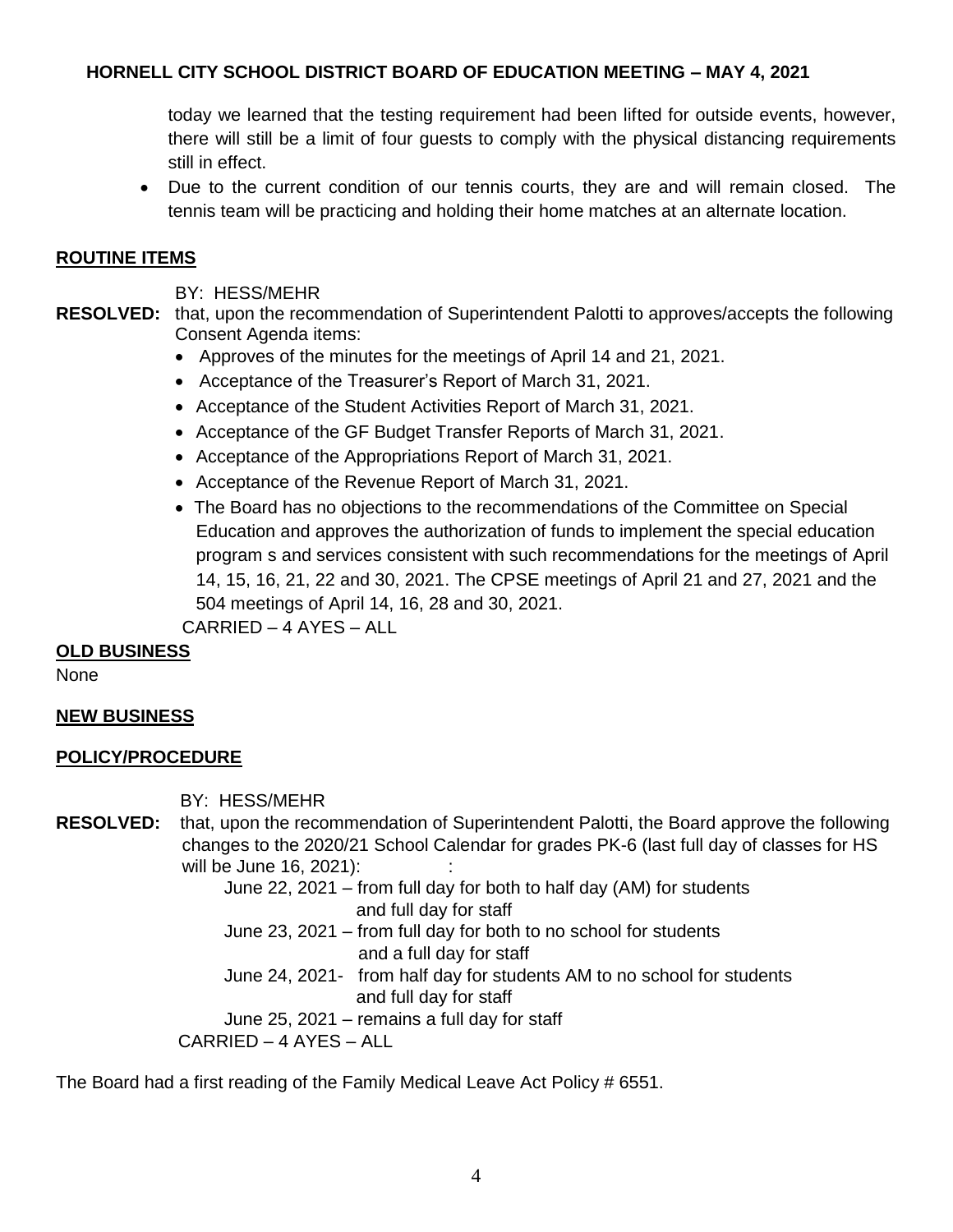### **FINANCE**

BY: HESS/MEHR **RESOLVED:** that, upon the recommendation of Superintendent Palotti, the Board approves the contract with Lippencott's Rubbish Inc.for the 2021/22 school year. CARRIED – 4 AYES – ALL

BY: HESS/MEHR

**RESOLVED:** that, upon the recommendation of Superintendent Palotti, the Board approves the appointment of Daniel Lee as our voting machine on call technician for the Budget Vote/Board Member Election to be held on May 18, 2021 for a fee of \$150. CARRIED – 4 AYES – ALL

#### **PERSONNEL**

BY: HESS/MEHR

**RESOLVED:** that, upon the recommendation of Superintendent Palotti, the Board accepts the resignation for the purpose of retirement of Joyce Strasburg as Food Service Helper effective June 30, 2021 (25 years of service). CARRIED – 4 AYES – ALL

#### The Board thanked Joyce for her many years of service and congratulated her on her retirement.

BY: HESS/MEHR

**RESOLVED:** that, upon the recommendation of Superintendent Palotti, the Board approves the request for an unpaid leave of absence under the FMLA of Kristen Gostomski beginning on April 26, 2021 through May 28, 2021. CARRIED – 4 AYES – ALL

BY: HESS/MEHR

**RESOLVED:** that, upon the recommendation of Superintendent Palotti, the Board approves the request for a continuation of her unpaid leave of absence of Deann Lyng beginning on July 1, 2021 through June 30, 2022. CARRIED – 4 AYES – ALL

BY: HESS/MEHR

**RESOLVED:** that, upon the recommendation of Superintendent Palotti, the Board approves the following additional Spring coaching assignments effective April 19, 2021:

Kathryn Kenney – Modified Track Megan Bonaquisti – 50% Spring Faculty Manager Baseball Volunteers: Angel Victorino Tom Kenney Dennis Dueno

CARRIED – 4 AYES – ALL

BY: HESS/MEHR

**RESOLVED:** that, upon the recommendation of Superintendent Palotti, the Board approves the recall from the PEL of Andrew Gibbs as Elementary Teacher effective July 1, 2021 CARRIED – 4 AYES – ALL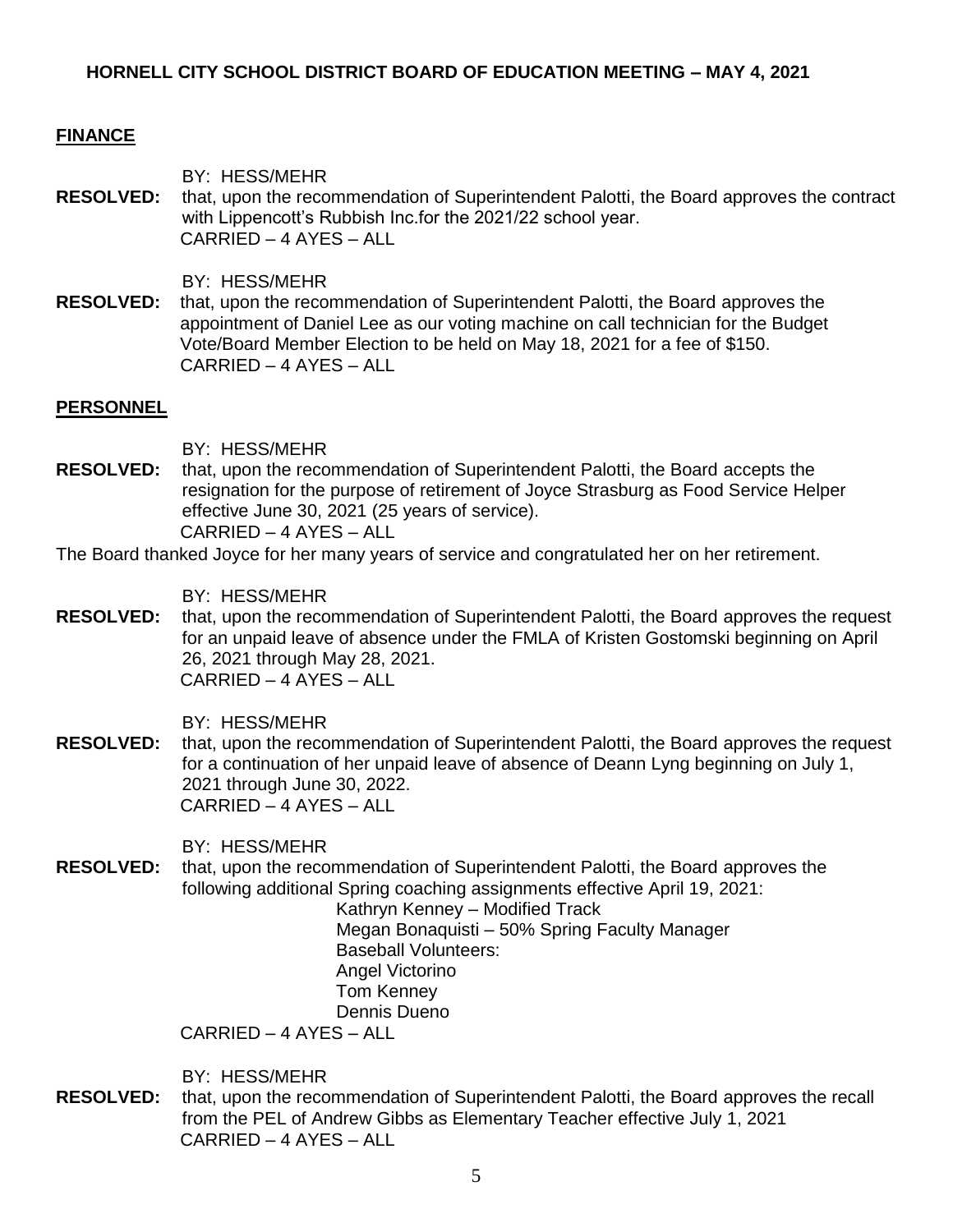#### BY: HESS/MEHR

**RESOLVED:** that, upon the recommendation of Superintendent Palotti, the Board approves the following conditional appointments for the Summer Learning Academy and Extended School Year to be paid at the rate as noted per their applicable contracts. All appointments are conditional upon enrollment in programs:

**Aides (ESY):** Judy Dunn Liz Willsey Samantha Sirianni Cassandra Giglio Brienne Woodworth Kim Smith Samantha Zschoche Theresa Rhude Colleen Harrison **Teachers (ESY):** Michelle Kendall Kate Wall Allison Will **Support Services (ESY)** Kasey Johnson – Speech Language Pathologis Hollie Baldwin – Occupational Therapist Michelle Lehman – Certified Occupational Therapist Assistant **Teachers (SLA)** Pam Mendel Sarah Valentine Eileen Marino Dawn Reinhart Kelly Smilinich Andrew Gibbs Tracy Stark Andrew Newman Christopher Stiles Michael Carretto Leigh Emerson Kelley Argentieri Gillian Brubaker Jennifer Carretto Keelia Hamdan Rebekah VanNorman Jennifer Larkin Mary Ellen Canty Jill Brown Stacy Moravec Theresa Ashworth Kristen Hazard **Coordinators (SLA)** Aryn Bailey Christopher vanLeeuwan CARRIED – 4 AYES – ALL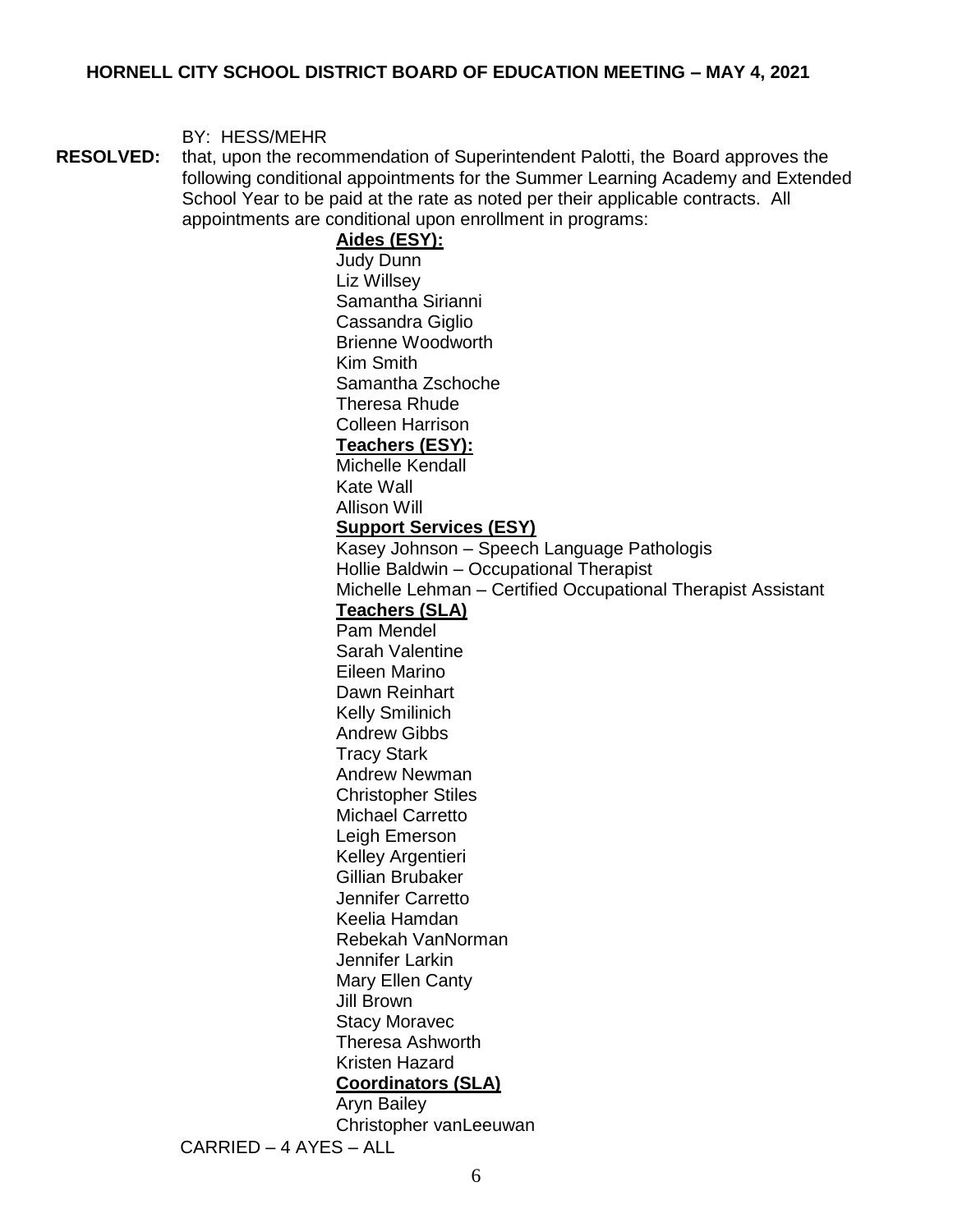BY: HESS/MEHR

**RESOLVED:** that, upon the recommendation of Superintendent Palotti, the Board grants tenure to Sarah Valentine in the area of Elementary Education effective August 30, 2021. CARRIED – 4 AYES – ALL

The Board congratulated Sarah on receiving tenure.

BY: HESS/MEHR

**RESOLVED:** that, upon the recommendation of Superintendent Palotti, the Board grants tenure to Timothy Crowe in the area of English effective August 30, 2021. CARRIED – 4 AYES – ALL

The Board congratulated Tim on receiving tenure.

BY: HESS/MEHR

**RESOLVED:** that, upon the recommendation of Superintendent Palotti, the Board grants tenure to Bryan Schram in the area of History effective August 30, 2021. CARRIED – 4 AYES – ALL

The Board congratulated Bryan on receiving tenure.

BY: HESS/MEHR

**RESOLVED:** that, upon the recommendation of Superintendent Palotti, the Board grants tenure to Mark Lombardo in the area of French/ESOL effective August 30, 2021. CARRIED – 4 AYES – ALL

The Board congratulated Mark on receiving tenure.

BY: HESS/MEHR

**RESOLVED:** that, upon the recommendation of Superintendent Palotti, the Board grants tenure to Andrew Newman in the area of English effective August 30, 2021. CARRIED – 4 AYES – ALL

The Board congratulated Andrew on receiving tenure.

BY: HESS/MEHR

**RESOLVED:** that, upon the recommendation of Superintendent Palotti, the Board grants tenure to Cassie Sharret in the area of Special Education effective August 30, 2021. CARRIED – 4 AYES – ALL

The Board congratulated Cassie on receiving tenure.

BY: HESS/MEHR

**RESOLVED:** that, upon the recommendation of Superintendent Palotti, the Board grants tenure to Aryn Bailey in the area of School Counselor effective August 30, 2021. CARRIED – 4 AYES – ALL

The Board congratulated Aryn on receiving tenure.

BY: HESS/MEHR

**RESOLVED:** that, upon the recommendation of Superintendent Palotti, the Board grants tenure to Cassandra Tyler in the area of School Counselor effective August 30, 2021. CARRIED – 4 AYES – ALL

The Board congratulated Cassie on receiving tenure.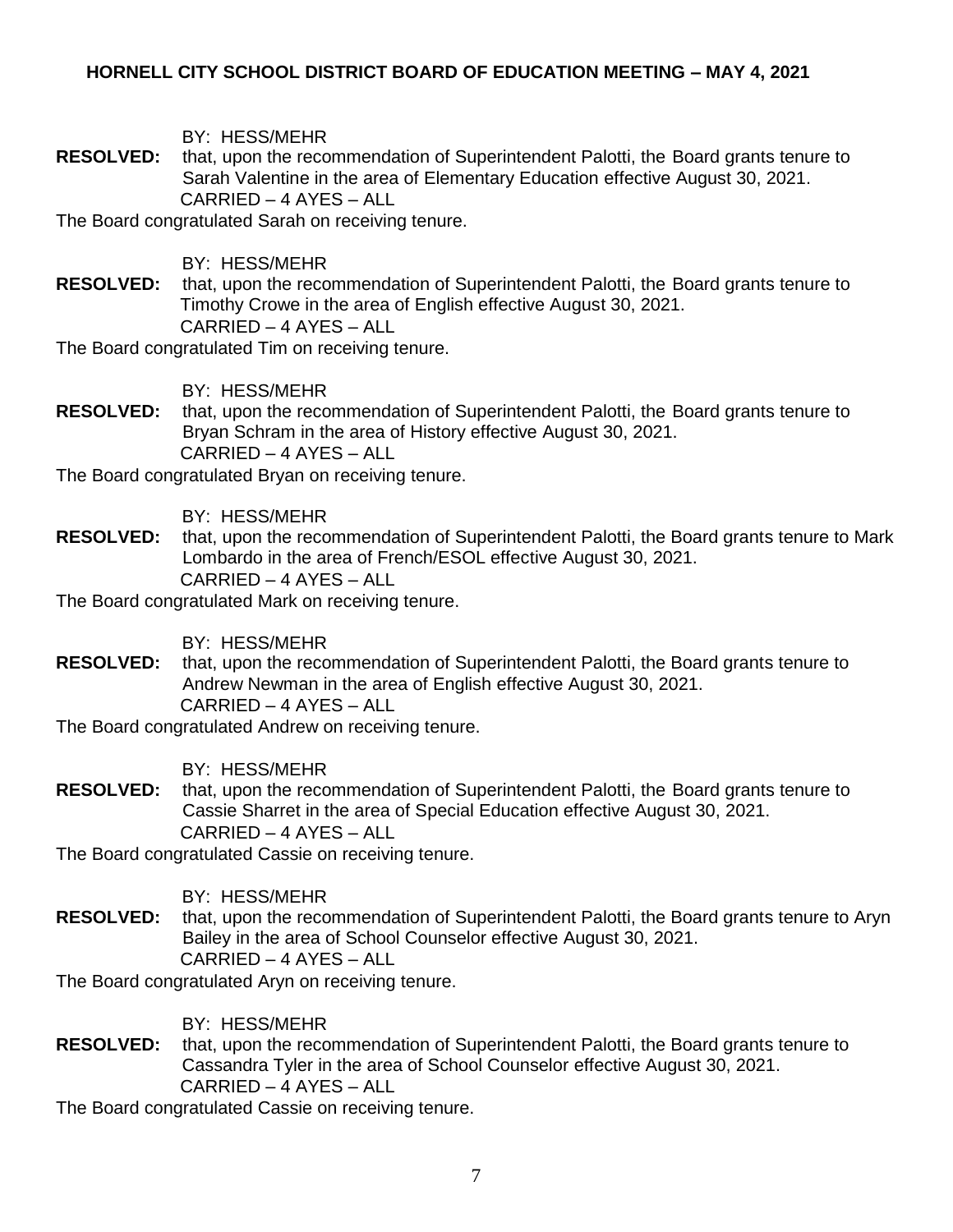BY: HESS/MEHR

**RESOLVED:** that, upon the recommendation of Superintendent Palotti, the Board grants tenure to Maureen Carroll in the area of Elementary Education effective September 3, 2021. CARRIED – 4 AYES – ALL

The Board congratulated Maureen on receiving tenure.

BY: HESS/MEHR

**RESOLVED:** that, upon the recommendation of Superintendent Palotti, the Board grants tenure to Elysia Day in the area of Reading effective September 3, 2021. CARRIED – 4 AYES – ALL

The Board congratulated Elysia on receiving tenure.

BY: HESS/MEHR

**RESOLVED:** that, upon the recommendation of Superintendent Palotti, the Board grants tenure to Catherine Herrera in the area of Special Education effective September 3, 2021. CARRIED – 4 AYES – ALL

The Board congratulated "Kate" on receiving tenure.

BY: HESS/MEHR

**RESOLVED:** that, upon the recommendation of Superintendent Palotti, the Board grants tenure to Kate Wall in the area of Special Education effective September 3, 2021. CARRIED – 4 AYES – ALL

The Board congratulated Kate on receiving tenure.

BY: HESS/MEHR

**RESOLVED:** that, upon the recommendation of Superintendent Palotti, the Board grants tenure to Joshua Gostomski in the area of Special Education effective September 3, 2021. CARRIED – 4 AYES – ALL

The Board congratulated Joshua on receiving tenure.

BY: HESS/MEHR

**RESOLVED:** that, upon the recommendation of Superintendent Palotti, the Board approves the three year probationary appointment of Pamela Hoyt as Reading Teacher, effective September 1, 2021 at a starting salary as defined in the HEA Contract. Pamela is also hereby approved to work with her team on an hourly time sheet basis over the summer when requested by her building principal. Eligibility for tenure at the end of the probationary period is dependent on the employee receiving APPR ratings of H or E in 3 of the 4 preceding years (and no I rating in the final year). (BA in Elementary Education from Alfred University, MA in Literacy from Alfred University and additional study in American Sign Language at RIT. NYS Permanent Certifications in Literacy and PK-G6 Education) CARRIED – 4 AYES – ALL

The Board congratulated Pam and welcomed her to Hornell.

BY: HESS/MEHR

**RESOLVED:** that, upon the recommendation of Superintendent Palotti, the Board approves the four year probationary appointment of Jayce Hanson as Elementary Teacher, effective July 1, 2021 at a starting salary as defined in the HEA Contract. Jayce is also hereby approved to work with her team on an hourly time sheet basis over the summer when requested by her building principal. Eligibility for tenure at the end of the probationary period is dependent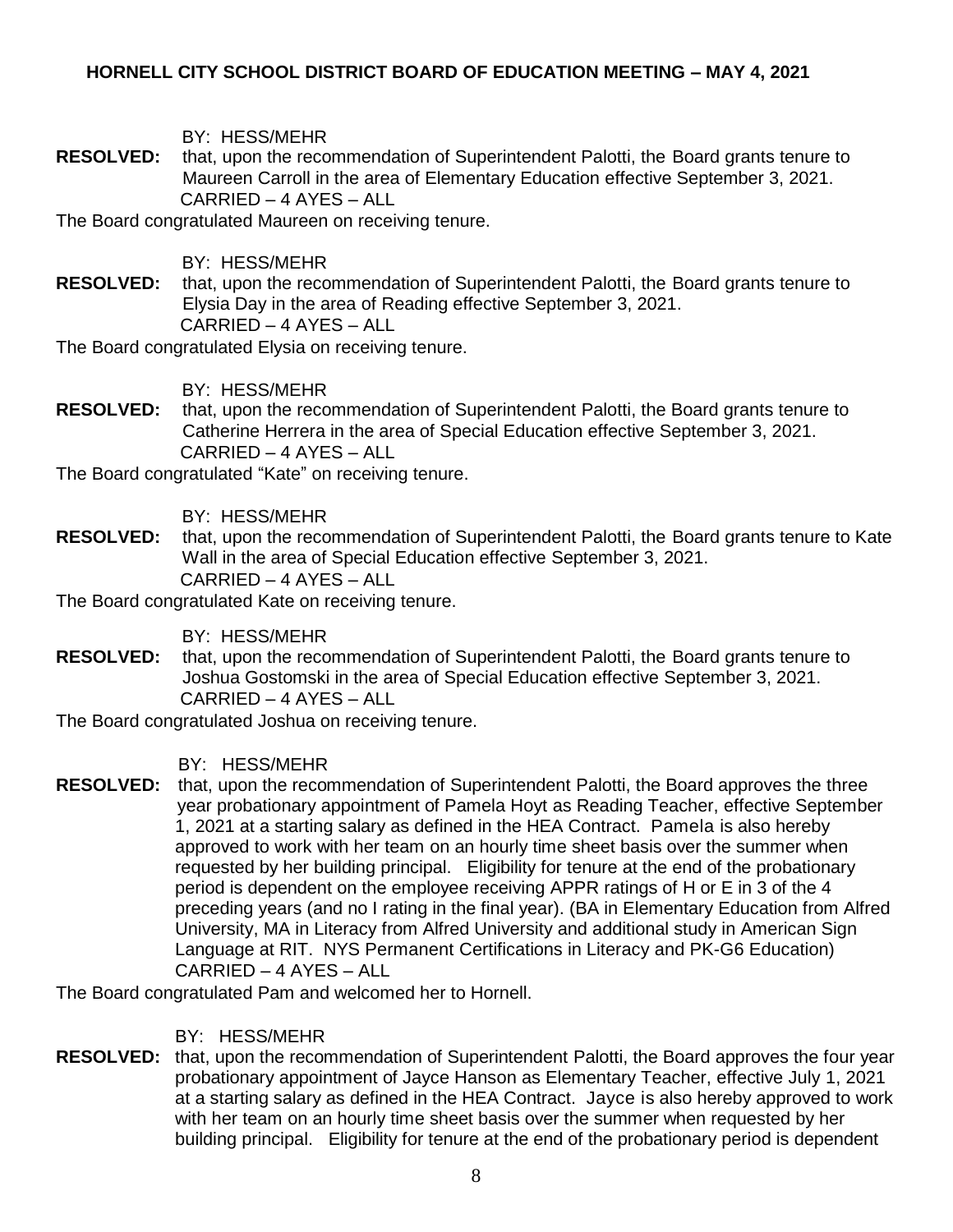on the employee receiving APPR ratings of H or E in 3 of the 4 preceding years (and no I rating in the final year). (BS in Environmental Studies from University of Missouri Kansas City, BS in Early Childhood / Childhood Education from Alfred University and MSED in Literacy from Alfred University. NYS Professional Certifications in Early Childhood Education, Childhood Education and Literacy)

CARRIED – 4 AYES – ALL

The Board congratulated Jayce and welcomed her to Hornell.

## BY: HESS/MEHR

**RESOLVED:** that, upon the recommendation of Superintendent Palotti, the Board approve the 26 week probationary appointment of Melinda Rittenhouse as Registered Nurse / School Nurse effective September 1, 2021 at a starting salary as specified in the HEA Contract, Melinda is also hereby approved to work with her team on an hourly time sheet basis over the summer when requested. (10 months, HEA Contract). CARRIED – 4 AYES – ALL

The Board congratulated Melinda and welcomed her to Hornell.

# BY: HESS/MEHR

**RESOLVED:** that, upon the recommendation of Superintendent Palotti, the Board accepts the resignation for the purpose of retirement of Barbara Kramer as Elementary Administration effective June 30, 2021. (25 years of service in the District and 32 years in education). CARRIED – 4 AYES – ALL

The Board congratulated Barb for her many years of dedicated service and congratulated her on her retirement.

# BY: HESS/MEHR

**RESOLVED:** that, upon the recommendation of Superintendent Palotti, the Board approve the building change of Elementary Administrator / Principal, Sean Gaffney from the Intermediate School to North Hornell School effective July 1, 2021 – no changes to current appointment. CARRIED – 4 AYES - ALL

BY: HESS/MEHR

**RESOLVED:** that, upon the recommendation of Superintendent Palotti, the Board approve the following changes to the substitute roster and other assignments**, pending successful fingerprint clearance through the New York State Education Department and approval through DMV and or Civil Service if applicable: Substitute Additions:** Stephanie Coddington - Uncertified Teacher (Effective 2/27/21) Thomas Haynes - Laborer (Effective 4/26/21) Terah Wilson - Food Service Helper, Teacher Aide CARRIED – 4 AYES – ALL

### **INFORMATIONAL:**

The Annual Budget Vote / Board Election will be held on Tuesday, May 18, 2021 at Noon – 9:00 PM in the HS Lobby. The Board will meet on Tuesday, May 18, 2021 at 9:30 PM via ZOOM to accept the results.

The next Regular Monthly Meeting of the Board of Education will be held on Wednesday, June 16, 2021 at 5:15 PM in the HS Library.